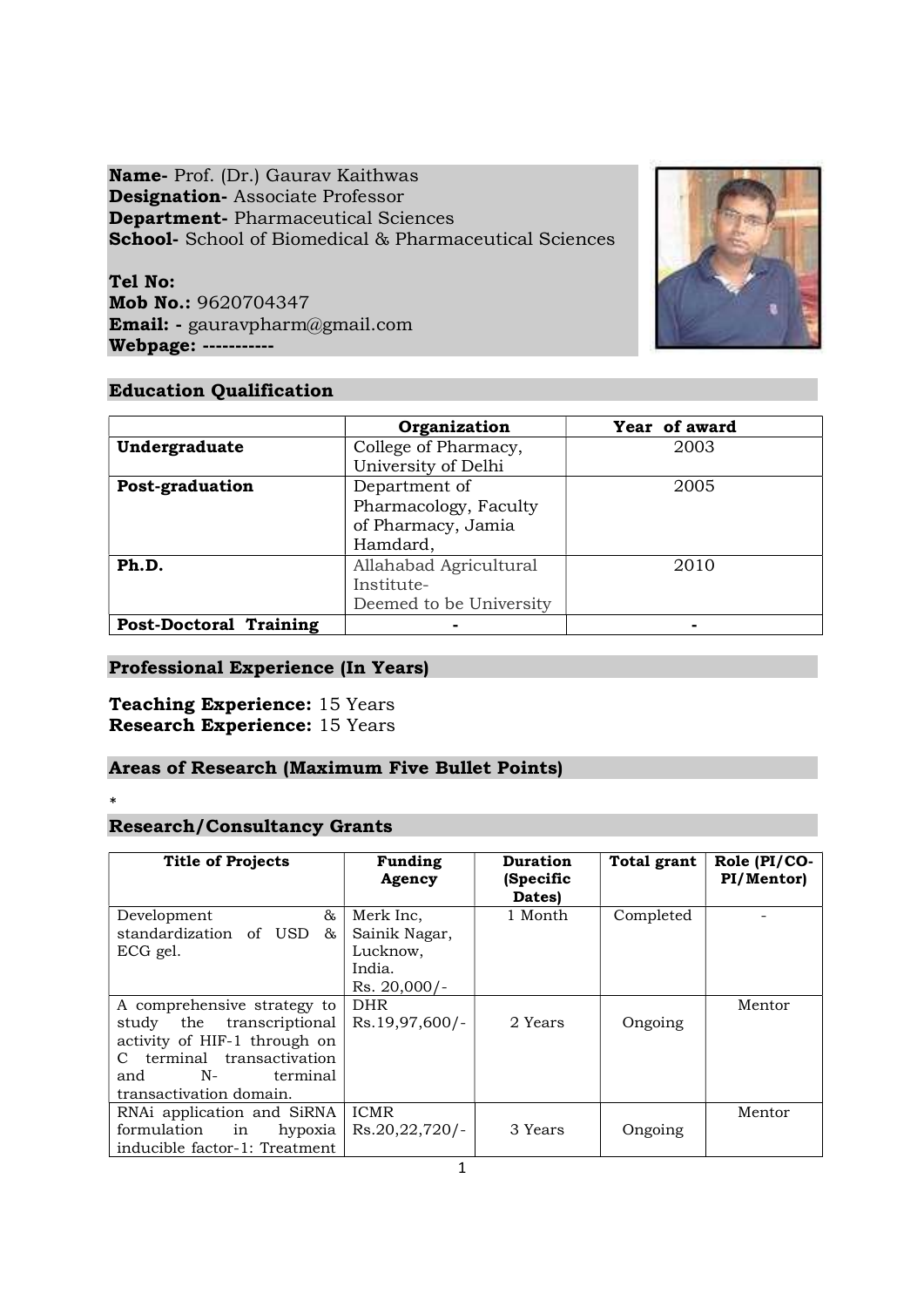| for Cancer Therapeutics.                                                                                                                                                                                     |                                |         |                                    |    |
|--------------------------------------------------------------------------------------------------------------------------------------------------------------------------------------------------------------|--------------------------------|---------|------------------------------------|----|
| Prolylhydroxylase2(PHD2)<br>mediated stabilization of HIF-<br>la to regulate glycolysis and                                                                                                                  | <b>SERB</b><br>Rs.46,61,000/-  | 4 Years | Ongoing                            | PI |
| acid synthesis<br>fatty<br>in<br>gland<br>mammary                                                                                                                                                            |                                |         |                                    |    |
| chemoprevention.                                                                                                                                                                                             |                                |         |                                    |    |
| Extraction, Purification and<br>Formulation of $\omega$ -3 PUFAs<br>Dosage Form Derived from                                                                                                                 | <b>MOFPI</b><br>Rs.60,35,200/- | 3 Years | Ongoing                            | PI |
| Plant Sources as a Health<br>Supplement: A Replacement<br>Strategy for Marine Based<br>PUFAs.                                                                                                                |                                |         |                                    |    |
| Formulation of $\omega$ -3 PUFAs<br>Dosage Form Derived from<br>Plant Sources as a Health<br>Supplement.                                                                                                     | <b>DST</b><br>Rs.70,09,990/-   | 3 Years | 1 <sup>st</sup> Release<br>Awaited | PI |
| Effect of a-Linolenic acid and<br>y-Linolenic acid on Breast<br>Cancer Risk: Evaluation of<br>Synergistic Efficacy with an<br>Anticancer Drug.                                                               | <b>SERB</b><br>Rs.46,14,000/-  | 4 Years | Completed                          | PI |
| Effect<br>οf<br>Eicosapentanoic<br>(EPA)<br>acid<br>and<br>Docosahexanoic acid (DHA)<br>Intestinal<br>Mucosal<br>on<br>Barrier<br>Function<br>against<br>Methotrexate<br>Induced<br>Toxicity in Albino Rats. | <b>UGC</b><br>Rs. 6,00,000/-   | 2 Years | Completed                          | PI |

# Publications

| International                |                                                                    |           |         |           |  |  |  |  |  |
|------------------------------|--------------------------------------------------------------------|-----------|---------|-----------|--|--|--|--|--|
|                              |                                                                    |           |         |           |  |  |  |  |  |
|                              | Author/s (Year), Title, Name of Journals, Volume (Issue), Page no. |           |         |           |  |  |  |  |  |
| Author/s (Year)              | <b>Title</b>                                                       | Name of   | Volume  | Page      |  |  |  |  |  |
|                              |                                                                    | Journals  | (Issue) | no.       |  |  |  |  |  |
| P,<br>Sammi<br>Chowdhary     | Bacterial degradation of                                           | Chemosp   | 1261    | 127       |  |  |  |  |  |
| SR, Pandey R, Kaithwas G,    | distillery wastewater pollutants                                   | here      |         | 689.      |  |  |  |  |  |
| Raj A, Singh J, Bharagava    | and their metabolites                                              |           |         |           |  |  |  |  |  |
| RN. 2020 Dec 1; 261:         | characterization and its toxicity                                  |           |         |           |  |  |  |  |  |
|                              | evaluation by using                                                |           |         |           |  |  |  |  |  |
|                              | Caenorhabditis elegans as                                          |           |         |           |  |  |  |  |  |
|                              | terrestrial test models.                                           |           |         |           |  |  |  |  |  |
| Pal<br>AK,<br>Nandave<br>Μ,  | Chemoprophylactic activity of                                      | 3 Biotech | 10(8)   | $1-2.$    |  |  |  |  |  |
| Kaithwas G. 2020 Aug         | nitazoxanide in experimental                                       |           |         |           |  |  |  |  |  |
|                              | model of mammary gland                                             |           |         |           |  |  |  |  |  |
|                              | carcinoma in rats.                                                 |           |         |           |  |  |  |  |  |
| Devi U, Singh M, Roy S,      | PHD-2 activation: a novel                                          | Naunyn-   | 2019    | $1 - 8$ . |  |  |  |  |  |
| Tripathi AC, Gupta PS, Saraf | strategy to control HIF-1a and                                     | Schmiede  | Jun 1:  |           |  |  |  |  |  |
| SK, Ansari MN, Saeedan AS,   | mitochondrial stress to                                            | berg's    |         |           |  |  |  |  |  |
| Kaithwas G*                  | modulate mammary gland                                             | archives  |         |           |  |  |  |  |  |
|                              | pathophysiology in ER+ subtype                                     | of        |         |           |  |  |  |  |  |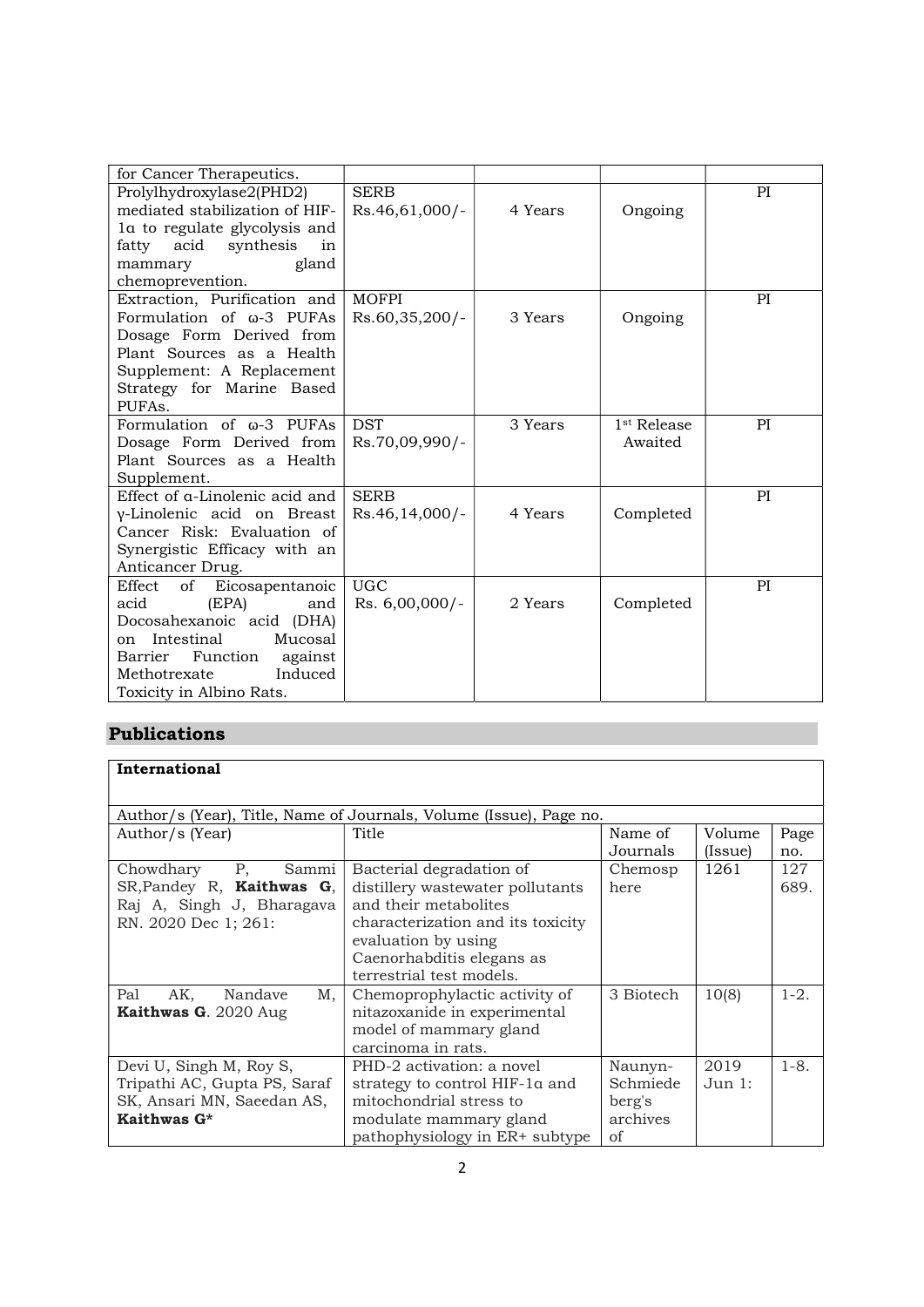|                                                                                                                            |                                                                                                                                                                                                                                     | pharmacol<br>og.(2.058)                                             |                 |                          |
|----------------------------------------------------------------------------------------------------------------------------|-------------------------------------------------------------------------------------------------------------------------------------------------------------------------------------------------------------------------------------|---------------------------------------------------------------------|-----------------|--------------------------|
| Kaithwas G*, RAWAT JK,<br>Roy S, Singh M, Gautam S,<br>Yadav R, Ansari MN,<br>Aldossary SA, Saeedan AS.                    | Transcutaneous vagus nerve<br>stimulation regulates the<br>cholinergic anti-inflammatory<br>pathway to counteract 1, 2-<br>dimethyl hydrazine induced<br>colon carcinogenesis in albino<br>wistar rats.                             | Frontiers<br>in<br>pharmacol<br>ogy.                                | 10:353          | 53                       |
| Yadav RK, Tripathi CB, Saraf<br>SA, Ansari MN, Saeedan AS,<br>Aldosary S, Rajinikanth PS,<br>Kaithwas G*.                  | Alpha-linolenic acid based<br>nano-suspension protect<br>against lipopolysaccharides<br>induced mastitis by inhibiting<br>NF <sub>K</sub> Bp65, HIF-1a, and<br>mitochondria-mediated<br>apoptotic pathway in albino<br>Wistar rats. | Toxicology<br>and<br>applied<br>pharmacol<br>ogy.                   | 14:1            | 146<br>28.               |
| Roy S, Singh M, Sammi SR,<br>Pandey R, Gaurav<br>Kaithwas*.                                                                | ALA-mediated biphasic<br>downregulation of<br>a-7nAchR/HIF-1a along with<br>mitochondrial stress<br>modulation strategy in<br>mammary gland<br>chemoprevention                                                                      | Journal of<br>cellular<br>physiology                                | 234,<br>no. 4:  | 401<br>$5-$<br>402<br>9. |
| Arya M, Singh P, Tripathi<br>CB, Parashar P, Singh M,<br>Kanoujia J, Guleria A,<br>Gaurav Kaithwas, Gupta KP,<br>Saraf SA. | Pectin-encrusted gold<br>nanocomposites containing<br>phytic acid and jacalin: 1, 2-<br>dimethylhydrazine-induced<br>colon carcinogenesis in Wistar<br>rats, PI3K/Akt, COX-2, and<br>serum metabolomics as<br>potential targets     | Drug<br>delivery<br>and<br>translatio<br>nal<br>research.           | $9(1)$ :        | $53-$<br>65.             |
| Anand A, Arya M, Gaurav<br>Kaithwas, Singh G, Saraf<br>SA.                                                                 | Sucrose stearate as a<br>biosurfactant for development of<br>rivastigmine containing<br>nanostructured lipid carriers<br>and assessment of its activity<br>against dementia in C. elegans<br>model                                  | Journal of<br>Drug<br>Delivery<br>Science<br>and<br>Technolog<br>y. | 49:2            | $19-$<br>26.             |
| Parashar P, Tripathi CB,<br>Arya M, Kanoujia J, Singh M,<br>Yadav A, Gaurav Kaithwas,<br>Saraf SA.                         | A synergistic approach for<br>management of lung carcinoma<br>through folic acid functionalized<br>co-therapy of capsaicin and<br>gefitinib nanoparticles:<br>Enhanced apoptosis and<br>metalloproteinase-9 down-<br>regulation.    | Phytomedi<br>cine.                                                  | 53:1            | $07 -$<br>23.            |
| Devi U, Singh M, Roy S,<br>Gupta PS, Ansari MN,<br>Saeedan AS, Gaurav<br>Kaithwas*.                                        | Activation of prolyl<br>hydroxylase-2 for stabilization of<br>mitochondrial stress along with<br>simultaneous downregulation of<br>$HIF-1a/FASN$ in $ER+$ breast<br>cancer subtype.                                                 | Cell<br><b>Biochemis</b><br>try<br>and<br>Function.                 | $\overline{5}$  | 201<br>9<br>Apr<br>5.    |
| Tripathi CB, Parashar P,                                                                                                   | Biotin anchored nanostructured                                                                                                                                                                                                      | Journal of                                                          | $5\overline{)}$ | $1-6.$                   |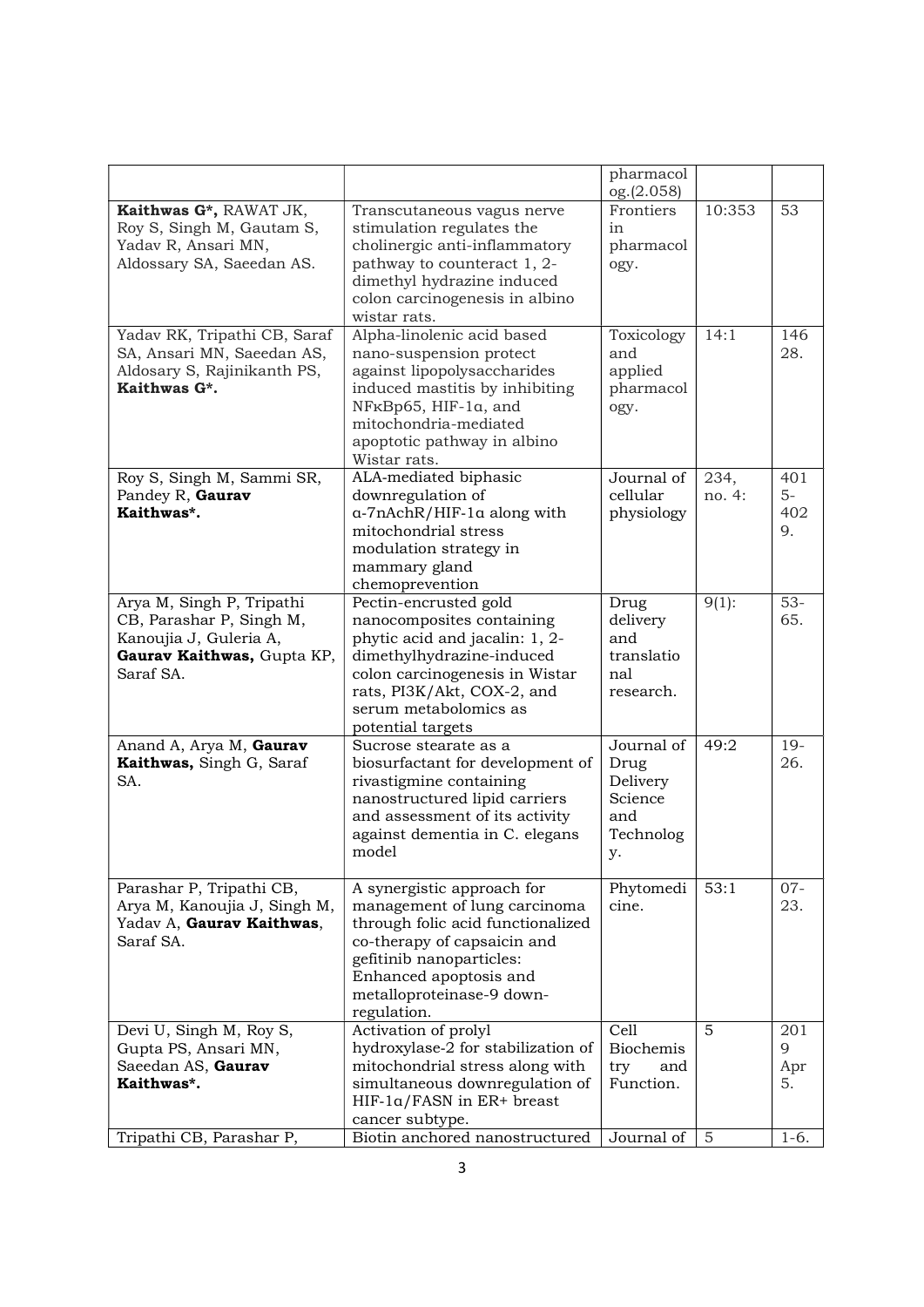| Arya M, Singh M, Kanoujia J,                          | lipid carriers for targeted                                        | liposome            |           |         |
|-------------------------------------------------------|--------------------------------------------------------------------|---------------------|-----------|---------|
| Gaurav Kaithwas, Saraf SA.                            | delivery of doxorubicin in                                         | research.           |           |         |
|                                                       | management of mammary gland                                        |                     |           |         |
|                                                       | carcinoma through regulation of                                    |                     |           |         |
|                                                       | apoptotic modulator.                                               |                     |           |         |
| Singh L, Aldosary S, Saeedan                          | Prolyl hydroxylase 2: a                                            | Drug                | 23(11)    | 187     |
| AS, Ansari MN, Gaurav                                 | promising target to inhibit                                        | discovery           |           | $3-$    |
| Kaithwas*.                                            | hypoxia-induced cellular                                           | today.              |           | 82.     |
|                                                       | metabolism in cancer cells.                                        |                     |           |         |
| Tripathi CB, Parashar P,                              | QbD-based development of a-                                        | Drug                | 8(5)      | 131     |
| Arya M, Singh M, Kanoujia J,                          | linolenic acid potentiated                                         | delivery            |           | $3-$    |
| Gaurav Kaithwas, Saraf SA.                            | nanoemulsion for targeted                                          | and                 |           | 34.     |
|                                                       | delivery of doxorubicin in                                         | translatio          |           |         |
|                                                       | DMBA-induced mammary gland                                         | nal                 |           |         |
|                                                       | carcinoma: in vitro and in vivo                                    | research.           |           |         |
|                                                       | evaluation.                                                        |                     |           |         |
| Saeedan AS, Singh I, Ansari                           | Effect of early natal                                              | Inflammo            | 26(4)     | $951 -$ |
| MN, Singh M, Rawat JK, Devi                           |                                                                    | pharmacol           |           | 61.     |
| U, Gautam S, Yadav RK,                                | supplementation of paracetamol<br>on attenuation of                |                     |           |         |
| Gaurav Kaithwas*.                                     | exotoxin/endotoxin induced                                         | ogy.                |           |         |
|                                                       | pyrexia and precipitation of                                       |                     |           |         |
|                                                       | autistic like features in albino                                   |                     |           |         |
|                                                       | rats.                                                              |                     |           |         |
| Gautam S, Rani S, Aldossary                           | Effects of phenidone (DuCLOX-                                      | Toxicology          | 51        | $57 -$  |
|                                                       |                                                                    | and                 |           | 63.     |
| SA, Saeedan AS, Ansari MN,<br>Gaurav Kaithwas*.       | 2/5 inhibitor) against N-methyl-<br>N-nitrosourea induced          |                     |           |         |
|                                                       |                                                                    | applied             |           |         |
|                                                       | mammary gland carcinoma in                                         | pharmacol           |           |         |
|                                                       | albino rats.                                                       | ogy.<br>3 Biotech.  |           | 240.    |
| Yadav RK, Rawat JK,                                   | "Antidiabetic activity of                                          |                     | 8(5)      |         |
| Gautam S, Singh M, Kumar                              | mefloquine via GLP-1 receptor                                      |                     |           |         |
| M, Ansari MN, Roy S,                                  | modulation against STZ-NA-                                         |                     |           |         |
| Saeedan AS, Kaithwas G*.                              | induced diabetes in albino                                         |                     |           |         |
|                                                       | wistar rats".                                                      | Saudi               | $26(4)$ : | $520 -$ |
| Al-Saeedan AS, Gautam V,<br>Ansari MN, Singh M, Yadav | Revisiting the systemic                                            | pharmace            |           |         |
|                                                       | lipopolysaccharide mediated                                        | utical              |           | 7.      |
| RK, Rawat JK, Devi U,                                 | neuroinflammation: Appraising<br>the effect of L-cysteine mediated |                     |           |         |
| Gautam S, Roy S, Gaurav                               |                                                                    | journal.            |           |         |
| Kaithwas.<br>Gautam S, Rawat AK, Sammi                | hydrogen sulphide on it.<br>"DuCLOX-2/5 Inhibition                 |                     | 9         | 314.    |
| SR, Roy S, Singh M, Devi U,                           |                                                                    | Front.<br>Pharmacol |           |         |
| Yadav RK, Singh L, Rawat                              | Attenuates Inflammatory<br>Response and Induces                    |                     |           |         |
| JK, Ansari MN, Saeedan AS                             | Mitochondrial Apoptosis for                                        |                     |           |         |
| Gaurav Kaithwas*                                      | Mammary Gland                                                      |                     |           |         |
|                                                       | Chemoprevention".                                                  |                     |           |         |
| Manjari Singh, Uma Devi,                              | "Chemical activation of prolyl                                     | RSC Adv.            | $8(23)$ : | 128     |
| Subhadeep Roy, Pushpraj S                             | hydroxylase-2 by BBAP1 down                                        |                     |           | $48 -$  |
| Gupta, Gaurav Kaithwas*.                              | regulates hypoxia inducible                                        |                     |           | 60.     |
|                                                       | factor-1a and fatty acid                                           |                     |           |         |
|                                                       | synthase for mammary gland                                         |                     |           |         |
|                                                       | chemoprevention".                                                  |                     |           |         |
| Yadav RK, Singh M, Roy S,                             | Modulation of oxidative stress                                     | Prostaglan          | 135:      | $21 -$  |
| Ansari MN, Saeedan AS,                                | response by flaxseed oil: Role of                                  | dins &              |           | 6.      |
| Kaithwas G*.                                          | lipid peroxidation and                                             | other lipid         |           |         |
|                                                       | underlying mechanisms.                                             | mediators.          |           |         |
| Roy S, Singh M, Rawat A,                              | "GLA supplementation                                               | Int J               | 96:51     | $1-$    |
|                                                       |                                                                    |                     |           |         |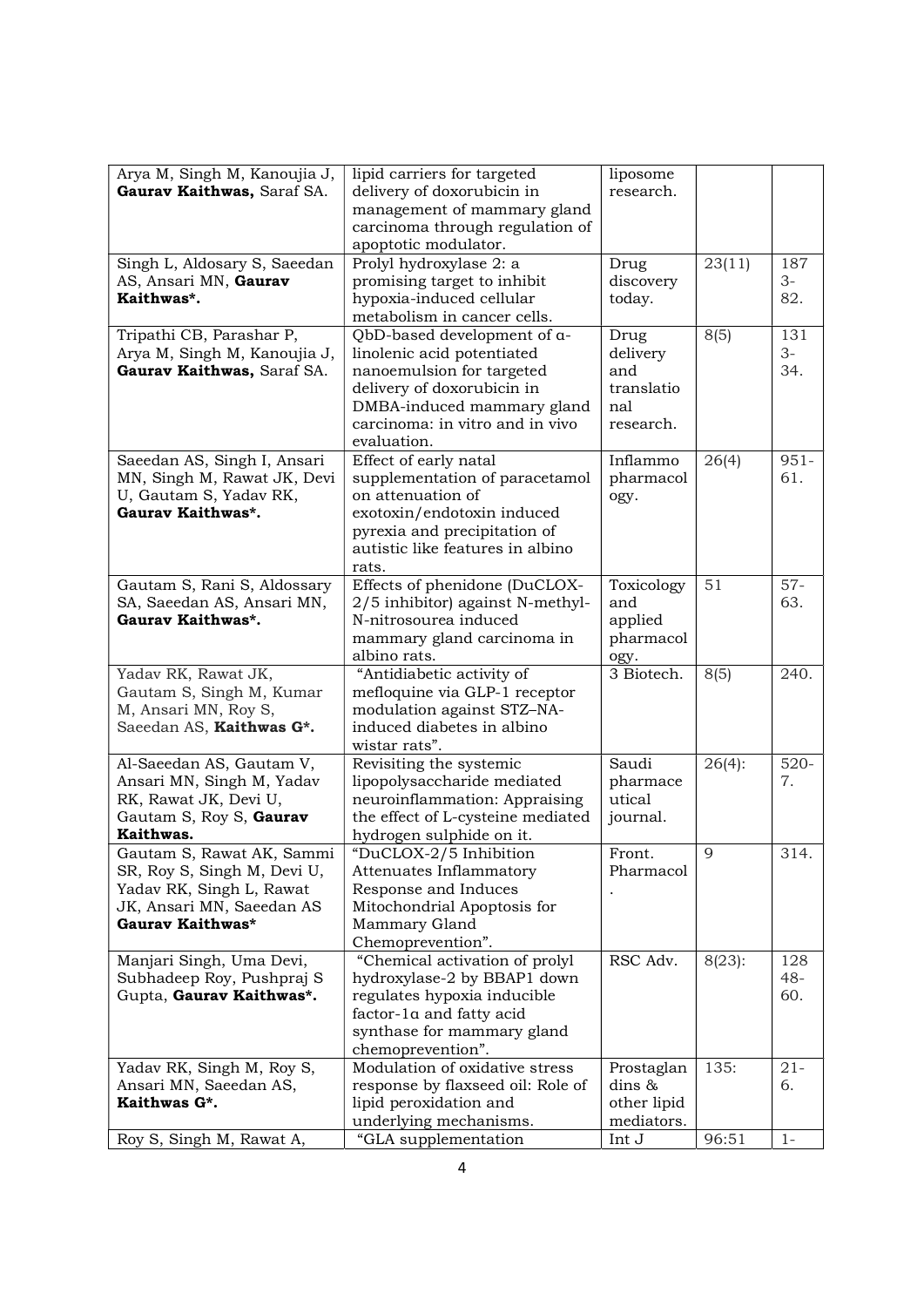| Devi U, Gautam S, Yadav RK,                               | regulates PHD2 mediated                                     | Biochem               |          | 62.          |
|-----------------------------------------------------------|-------------------------------------------------------------|-----------------------|----------|--------------|
| Rawat JK, Ansari MN,                                      | hypoxia and mitochondrial                                   | Cell Biol.            |          |              |
| Saeedan AS, Kumar D,                                      | apoptosis in DMBA induced                                   |                       |          |              |
| Kaithwas G*.                                              | mammary gland carcinoma".                                   |                       |          |              |
| Sammi SR, Rawat JK,                                       | "Galantamine attenuates N,N-                                | European              | 818:     | 174-         |
| Raghav N, Kumar A, Roy S,                                 | dimethyl hydrazine induced                                  | Journal of            |          | 83.          |
| Singh M, Gautam S, Yadav                                  | neoplastic colon damage by                                  | Pharmacol             |          |              |
| RK, Devi U, Pandey R,                                     | inhibiting acetylcholinesterase                             | ogy.                  |          |              |
| Kaithwas G*                                               | and bimodal regulation of                                   |                       |          |              |
|                                                           | nicotinic cholinergic                                       |                       |          |              |
|                                                           | neurotransmission".                                         |                       |          |              |
| Vidhata Rani, Swetlana                                    | "Effects of minocycline and                                 | Physiology            | 1;183    | 49-          |
| Gautam, Jitendra K. Rawat,                                | doxycycline against terbutaline                             | 87,                   |          | 56.          |
| Manjari Singh, Uma Devi,                                  | induced early postnatal autistic                            | <b>Behavior</b>       |          |              |
| Rajnish K. Yadav, Subhadeep                               | changes in albino rats".                                    |                       |          |              |
| Roy, Gaurav Kaithwas*.                                    |                                                             |                       |          |              |
|                                                           |                                                             | RSC Adv.              | $8(7)$ : | 351          |
| Gautam S, Singh P, Singh M,<br>Roy S, Rawat JK, Yadav RK, | "Rifaximin, a pregnane X                                    |                       |          | $2-$         |
|                                                           | receptor (PXR) activator                                    |                       |          | 21.          |
| Devi U, Gupta PS, Saraf SA,<br>Kaithwas G*.               | regulates apoptosis in a murine<br>model of breast cancer". |                       |          |              |
| Kumar V, Bhatt PC, Rahman                                 |                                                             | Internatio            | 12       | 674          |
| M, Kaithwas G, Choudhry H,                                | Fabrication, optimization, and<br>characterization of       | nal                   |          | 7.           |
|                                                           |                                                             |                       |          |              |
| Al-Abbasi FA, Anwar F,                                    | umbelliferone $\beta$ -D-                                   | journal of            |          |              |
| Verma A.                                                  | galactopyranoside-loaded PLGA                               | nanomedi              |          |              |
|                                                           | nanoparticles in treatment of                               | cine                  |          |              |
|                                                           | hepatocellular carcinoma: in                                |                       |          |              |
|                                                           | vitro and in vivo studies.                                  |                       |          |              |
| Amita Verma, Bahar Ahmed,                                 | "Novel glycoside from Wedelia                               | Inflammo              | 25(1)    | 159-         |
| Firoz Anwar, Mahfoozur                                    | calendulacea inhibits diethyl                               | pharmacol             |          | 75           |
| Rahman, Dinesh Kumar                                      | nitrosamine-induced renal                                   | ogy.                  |          |              |
| Patel, Gaurav Kaithwas,                                   | cancer via downregulating the                               |                       |          |              |
| Ravi Rani, Prakash C Bhatt,                               | COX-2 and PEG2 through                                      |                       |          |              |
| Vikas Kumar.                                              | nuclear factor- $\kappa$ B pathway".                        |                       |          |              |
| Singh, Neelu; Parashar,                                   | Oral delivery of allopurinol                                | $\overline{\text{J}}$ | 27(2)    | 130-         |
| Poonam; Tripathi, Chandra                                 | niosomes in treatment of gout                               | Liposome              |          | 138          |
| Bhushan; Kanoujia, Jovita;                                | in animal model                                             | Res.                  |          |              |
| Kaithwas, Gaurav; Saraf,                                  |                                                             |                       |          |              |
| Shubhini A                                                |                                                             |                       |          |              |
| Roy S, Rawat AK, Sammi SR                                 | "Alpha-linolenic acid stabilizes                            | Oncotarge             | 8(41)    | 7004         |
| Devi U, Singh M, Gautam S,                                | HIF-1 a and downregulates                                   | t.                    |          | $9-$         |
| Yadav RK, Rawat JK, Singh                                 | FASN to promote mitochondrial                               |                       |          | 7007         |
| L, Ansari MN, Saeedan AS,                                 | apoptosis for mammary gland                                 |                       |          | $\mathbf{1}$ |
| Gaurav Kaithwas*                                          | chemoprevention."                                           |                       |          |              |
| Arya M, Tiwari P, Tripathi                                | "Colloidal vesicular system of                              | Mol.                  | 14(3)    | 928-         |
| CB, Parashar P, Singh M,                                  | Inositol hexaphosphate to                                   | Pharmace              |          | 39.          |
| Sinha P, Yadav NP, Kaithwas                               | counteract DMBA induced                                     | utics,                |          |              |
| G, Gupta KP, Saraf SA.                                    | dysregulation of markers                                    |                       |          |              |
|                                                           | pertaining to cellular                                      |                       |          |              |
|                                                           | proliferation/differentiation and                           |                       |          |              |
|                                                           | inflammation of epidermal layer                             |                       |          |              |
|                                                           | in mouse model".                                            |                       |          |              |
| Sneha Yadav,                                              | Comparative Efficacy of Alpha                               | Journal of            | 73(2)    | 187-         |
| Subhadeep Roy, Manjari Sing                               | Linolenic Acid and Gamma                                    | Physiology            |          | 98           |
| h, Uma Devi,                                              | Linolenic Acid to attenuate                                 | and                   |          |              |
| Rajnish K. Yadav,                                         | Valproic acid Induced Autism                                | Biochemis             |          |              |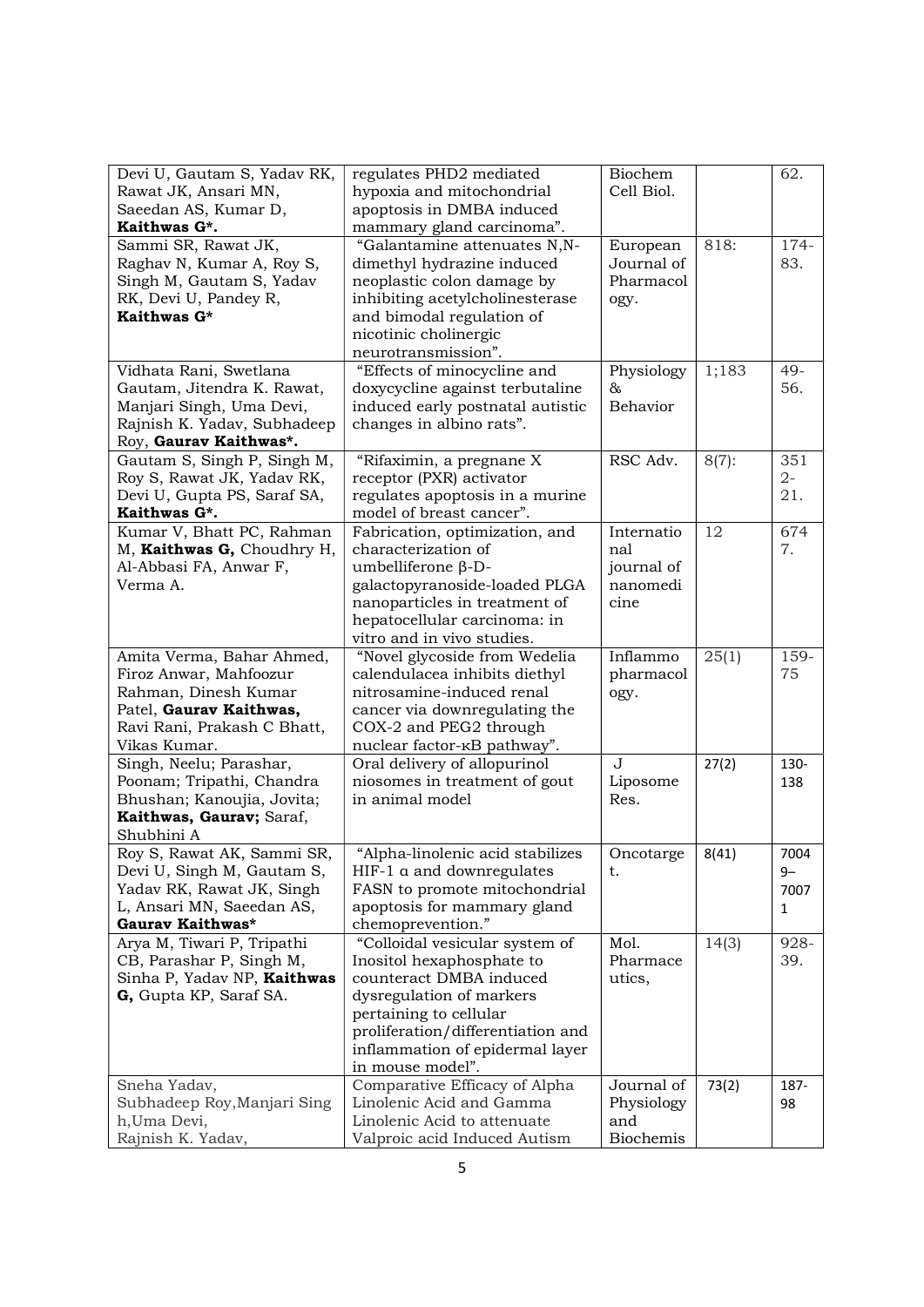| Swetlana Gautam,             | like features. Journal of         | try           |                |      |
|------------------------------|-----------------------------------|---------------|----------------|------|
| Jitendra K. Rawat,           | Physiology and Biochemistry       |               |                |      |
| Mohd. Nazam Ansari,          |                                   |               |                |      |
| A. S. Saeedan,               |                                   |               |                |      |
| Anand Prakash,               |                                   |               |                |      |
| Gaurav Kaithwas* 2017        |                                   |               |                |      |
| Asha Rani, Subhadeep Roy, M  | a-Chymotrypsin regulates free     | Inflammo      | Volume         | 277  |
| anjari Singh, Uma Devi,      | fatty acids and UCHL-1 to         | pharmaco      | 24, 201        |      |
| Rajnish K. Yadav,            | ameliorate N-methyl nitrosourea   | logy          | 6,             | 286. |
| Swetlana Gautam,             | induced mammary gland             |               | <u>Issue 5</u> |      |
|                              | carcinoma in albino wistar rats.  |               |                |      |
| Jitendra K. Rawat,           |                                   |               |                |      |
| Mohd. Nazam Ansari,          |                                   |               |                |      |
| A. S. Saeedan,               |                                   |               |                |      |
| Anand Prakash,               |                                   |               |                |      |
| Gaurav Kaithwas*             |                                   |               |                |      |
| Swetlana Gautam,             | DuCLOX-2/5 inhibition: a          | <b>Breast</b> | 24(2)          | 180- |
| Subhadeep Roy,               | promising target for cancer       | Cancer        |                | 90   |
| Md Nazam Ansari, A.          | chemoprevention. Breast           |               |                |      |
| S. Saeedan,                  | Cancer                            |               |                |      |
| Shubhini A. Saraf,           |                                   |               |                |      |
| Gaurav Kaithwas* (2016).     |                                   |               |                |      |
| Uma Devi, V. Kumar,          | Experimental Models for Autism    | Review        | 3(4)           | 358- |
| Pushpraj S Gupta,            | Spectrum Disorder Follow-Up       | journal of    |                | 76   |
| Suchita Dubey,               | for the Validity. Review Journal  | autism        |                |      |
| Manjari Singh,               | of Autism and Developmental       | and           |                |      |
| Swetlana Gautam,             | Disorders                         | develomen     |                |      |
| Jitendra K Rawat,            |                                   | tal           |                |      |
|                              |                                   |               |                |      |
| Subhadeep Roy,               |                                   | disorder      |                |      |
| Rajnish Kumar Yadav, Mohd    |                                   |               |                |      |
| Nazam Ansari,                |                                   |               |                |      |
| Abdulaziz S. Saeedan,        |                                   |               |                |      |
| Gaurav Kaithwas*             |                                   |               |                |      |
| Amita Verma, P C Bhatt,      | Chemomodulatory                   | Inflammo      | 25(1)          | 159- |
| Gaurav Kaithwas,             | effect Melastoma                  | pharmaco      |                | 75.  |
| Nikunj Sethi, Mohd Rashid,   | Malabathricum Linn against        | logy          |                |      |
| Yashwant Singh,              | chemically induced renal          |               |                |      |
| Mahfoozur Rahman,            | carcinogenesis rats via           |               |                |      |
| Fahad Al-Abbasi.             | attenuation of inflammation,      |               |                |      |
| Firoz Anwar, Vikas Kumar.    | oxidative stress, and early       |               |                |      |
|                              | markers of tumor expansion.       |               |                |      |
| Virendra Tiwari, Manjari     | Redefining the role of peripheral | Inflammo      | 24(5)          | 253- |
| Singh, Jitendra K. Rawat,    | LPS as a neuroinflammatory        | pharmacol     |                | 64.  |
| Uma Devi, Rajnish K. Yadav,  | agent and evaluating the role of  | ogy           |                |      |
| Subhadeep Roy, Swetlana      | hydrogen sulphide through         |               |                |      |
|                              | metformin intervention            |               |                |      |
| Gautam, Shubhini A. Saraf,   |                                   |               |                |      |
| Vikas Kumar, Nazam Ansari,   |                                   |               |                |      |
| Abdulaziz S. Saeedan,        |                                   |               |                |      |
| <b>Gaurav Kaithwas.</b>      |                                   |               |                |      |
| Kumar V, Bhatt PC,           | Pharmacological Modulation of     | BeniSuef      | 24(5)          | 233- |
| Kaithwas G, Rashid M,        | Hepatic Carbohydrate              | University    |                | 51.  |
| Anwar F, Verma A.            | Metabolism in Diabetes Induced    | Journal of    |                |      |
| a-Mangostin Mediated         | Wistar Rat.                       | Basic and     |                |      |
| Beni-Suef University Journal |                                   | Applied       |                |      |
| of Basic & Applied Sciences, |                                   | Sciences      |                |      |
| 2016                         |                                   |               |                |      |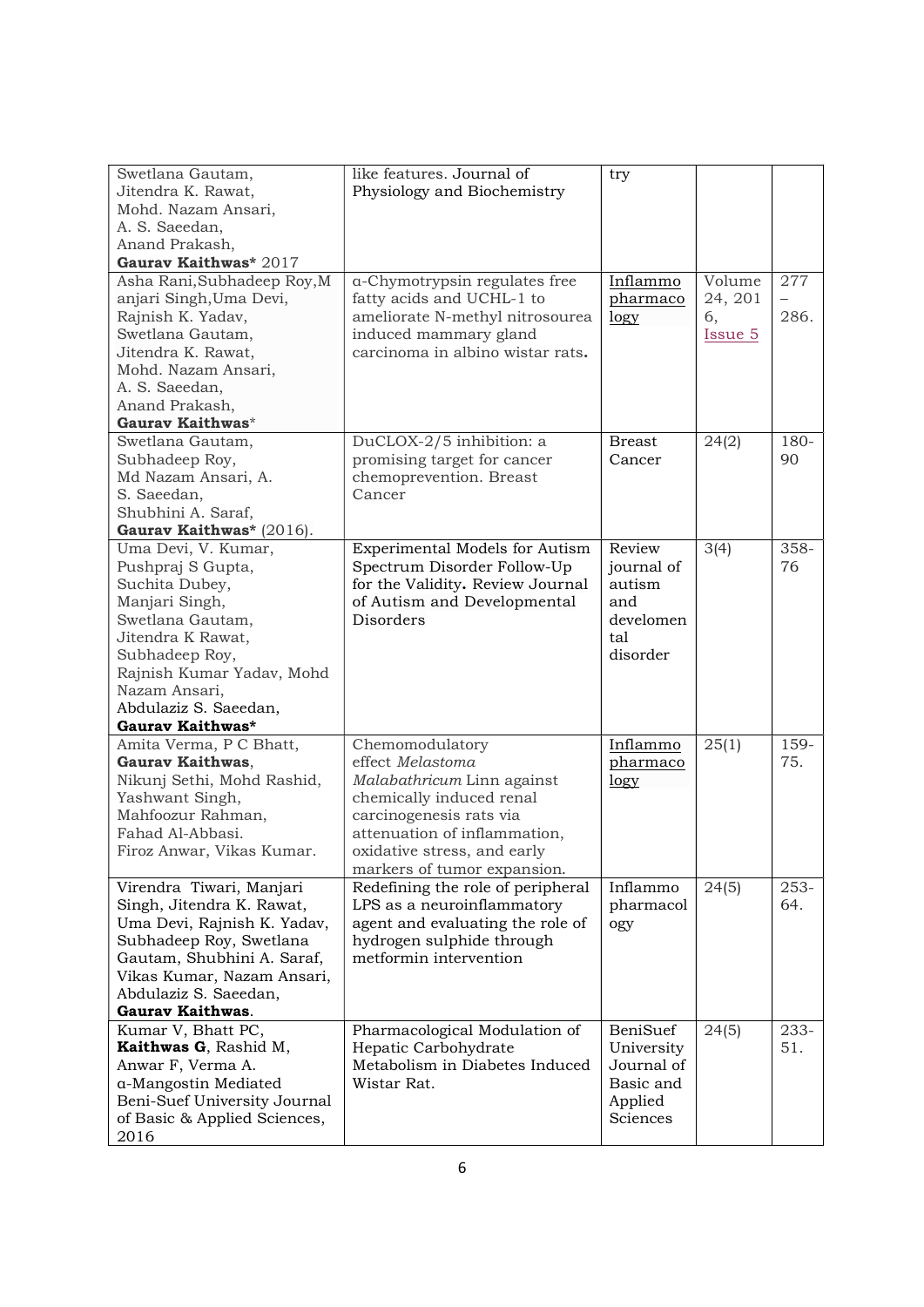| Kumar V, Bhat PC, Sharma                              | Melastoma Malabathricum Linn                               | <b>BMC</b>    | 16(1)     | 510    |
|-------------------------------------------------------|------------------------------------------------------------|---------------|-----------|--------|
| K, Sethi N, Kumar A, Sachan                           | Attenuates Complete Freund's                               | Pharmacol     |           |        |
| NK, Kaithwas G, Anwar F,                              | Adjuvant-Induced Chronic                                   | and           |           |        |
| Verma A, Ai-Abbassi FA.,<br>2016                      | Inflammation in Wistar rats via<br>Inflammation Response.  | Toxicol       |           |        |
|                                                       | mediated                                                   | <b>Breast</b> |           |        |
| Manjari Singh, Uma Devi,<br>Subhadeep Roy, Pushpraj S | hydroxylase<br>Prolyl<br>inhibition of fatty acid synthase | Cancer        | $23(6)$ : | 820    |
| Gupta, Shubhini A. Saraf,                             | to                                                         |               |           | $-9.$  |
| Gaurav Kaithwas*.                                     | combat tumor growth in                                     |               |           |        |
|                                                       | mammary gland carcinoma.                                   |               |           |        |
| Raju Gautam, Manjari Singh,                           | Rutin attenuates intestinal                                | <b>BMC</b>    | 10;       | 16:    |
| Swetlana Gautam, Jitendra                             | toxicity induced by                                        | Complime      |           | 99.    |
| Kumar Rawat, Shubhini A                               | Methotrexate linked with anti-                             | ntary and     |           |        |
| Saraf and Gaurav                                      | oxidative and anti-inflammatory                            | Alternativ    |           |        |
| Kaithwas*. $(2016)$                                   | effects.                                                   | e Medicine    |           |        |
| Rakesh Kumar Mishra,                                  | Palonosetron attenuates 1,2-                               | RSC Adv.      | $(46)$ :  | 405    |
| Shreesh Raj Sammi,                                    | dimethyl hydrazine induced                                 |               |           | $27 -$ |
| Jitendra K Rawat,                                     | preneoplastic colon damage                                 |               |           | 38.    |
| Subhadeep Roy, Uma Devi,                              | through downregulating                                     |               |           |        |
| Swetlana Gautam, Manjari                              | acetylcholinesterase expression                            |               |           |        |
| Singh, Rajnish Kumar                                  | and up-regulating synaptic                                 |               |           |        |
| Yadav, Md. Nazam Ansari,                              | acetylcholine concentration.                               |               |           |        |
| Abdulaziz S Saeedan,                                  |                                                            |               |           |        |
| Rakesh Pandey, Shubhini A                             |                                                            |               |           |        |
| Saraf and Gaurav                                      |                                                            |               |           |        |
| Kaithwas*.2016                                        |                                                            |               |           |        |
| Chetan Manral, Subhadeep                              | Effect of $\beta$ -sitosterol against                      | <b>BMC</b>    | $16(1)$ : | 260.   |
| Roy, Manjari Singh, Swetlana                          | methyl nitrosourea-induced                                 | Compleme      |           |        |
| Gautam, Rajnish K. Yadav,                             | mammary gland carcinoma in                                 | nt Altern     |           |        |
| Jitendra K Rawat, Uma Devi,                           | albino rats.                                               | Med.          |           |        |
| Md Nazam Ansari, Abdulaziz                            |                                                            |               |           |        |
| S. Saeedan and Gaurav                                 |                                                            |               |           |        |
| Kaithwas*.2016                                        |                                                            |               |           |        |
| Arvind Kumar Giri, Jitendra                           | Effect of lycopene against                                 | BMC           | 15:       | 110    |
| Kumar Rawat, Manjari                                  | gastroesophageal reflux disease                            | Compleme      |           |        |
| Singh, Swetlana                                       | in experimental animals                                    | ntary and     |           |        |
| Gautam and Gaurav                                     |                                                            | Alternativ    |           |        |
| Kaithwas <sup>*</sup> , 2015                          |                                                            | e             |           |        |
|                                                       |                                                            | Medicine      |           |        |
| Neha Sharma,<br>Swetlana                              | Preclinical appraisal of                                   | RSC Adv       | 5,        | 390    |
| Gautam, Uma                                           | terbutaline analogues in                                   |               |           | $03 -$ |
| Devi, Manjari                                         | precipitation of autism                                    |               |           | 390    |
| Singh, Jitendra K.                                    | spectrum disorder.                                         |               |           | 11     |
| Rawat, Nikunj<br>Shubhini A.<br>Sethi,                |                                                            |               |           |        |
| Saraf and Gaurav                                      |                                                            |               |           |        |
| Kaithwas*. 2015                                       |                                                            |               |           |        |
| Arun Kumar, Manjari Singh,                            | Effect of palonosetron (5HT-3                              | Human         | $35(1)$ : | $41 -$ |
| Swetlana Gautum, Jitendra                             | antagonist) and pantoprazole                               | and           |           | 50.    |
| K Rawat, Shubhini A Saraf,                            | (PPI) against surgical                                     | Experime      |           |        |
| Gaurav Kaithwas*. 2015                                |                                                            |               |           |        |
|                                                       |                                                            |               |           |        |
|                                                       | esophagitis induced by                                     | ntal          |           |        |
|                                                       | forestomach and pylorus                                    | Toxicology    |           |        |
| Sukesh K Gupta,<br>Swetlana                           | ligation in albino rats.<br>Efficacy of Variable Dose of   | <b>RSC</b>    | 5,        | 935    |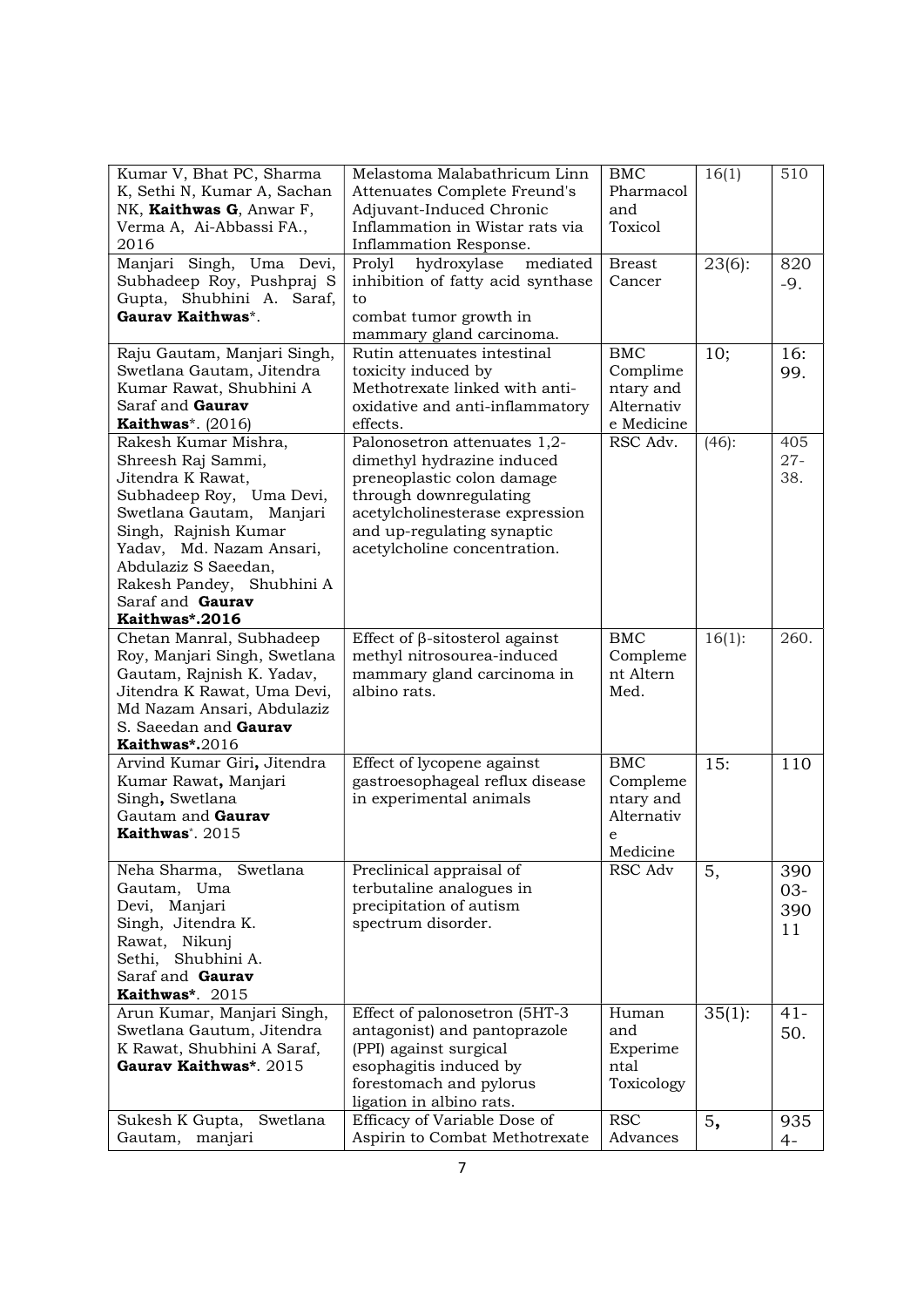| singh, Jitendra K<br>Rawat, Shubhini A<br>Saraf and Gaurav                                                                   | Induced Intestinal Toxicity in<br>Albino Rats.                                                                                                               |                                               |             | 936<br>$\overline{0}$ .                 |
|------------------------------------------------------------------------------------------------------------------------------|--------------------------------------------------------------------------------------------------------------------------------------------------------------|-----------------------------------------------|-------------|-----------------------------------------|
| Kaithwas* 2015                                                                                                               |                                                                                                                                                              |                                               |             |                                         |
| Prince Raj, Manjari<br>Singh, Jitendra Kumar<br>Rawat, Swetlana<br>Gautam, Shubhini A.<br>Saraf and Gaurav<br>Kaithwas* 2014 | Effect of enteral administration<br>of a-linolenic acid and linoleic<br>acid against methotrexate<br>induced intestinal toxicity in<br>albino rats.          | <b>RSC</b><br>Advances                        | 4,          | 603<br>$97 -$<br>604<br>03.             |
| Seema Chauhan, Uma Devi,<br>Venkatesh R Kumar, Vikas<br>Kumar, Firoz Anwar, Gaurav<br>Kaithwas *. 2014                       | Dual inhibition of arachidonic<br>acid pathway by mulberry leaf<br>extract.                                                                                  | Inflammo<br>pharmacol<br>ogy                  | 23(1):      | $65 -$<br>70                            |
| Gaurav Saxena, Ram Naresh<br>Bharagava, Gaurav<br>Kaithwas, Abhay Raj. 2015                                                  | Microbial indicators, pathogens<br>and methods for their<br>monitoring in water<br>environment                                                               | Journal of<br>Water and<br>Health             | $13(2)$ :   | 319<br>$-39$                            |
| Sahu RK, Singh B, Saraf SA,<br>Kaithwas G, Kishor K. 2014<br>Jun;                                                            | Photochemical toxicity of drugs<br>intended for ocular use.                                                                                                  | Arh Hig<br>Rada<br>Toksikol                   | $65(2)$ :   | 157-<br>67.                             |
| Shukla K, Raj P, Kumar A,<br>Kumar M, Kaithwas G*.<br>2014 Mar 23.                                                           | Effect of monotherapy and<br>combination therapy of<br>pantoprazole and aprepitant in<br>gastric esophageal reflux<br>disease in albino rats.                | Scientific<br>World<br>Journal                | 18          | $31-$<br>47.                            |
| Prashant Singh, K Kumari,<br>Gaurav Kaithwas, GK<br>Mehrotra.                                                                | Efficient one-pot four-<br>component synthesis of fused<br>thiazolopyridin-2-ones in ionic<br>liquid.                                                        | Journal of<br>Chemical<br>Sciences            | $125(6)$ ,  | 147<br>$1 -$<br>148<br>$\overline{0}$ . |
| Richa Anand, Gaurav<br>Kaithwas*.                                                                                            | Anti-inflammatory Potential of<br>Alpha-Linolenic Acid Mediated<br>through Selective COX<br>Inhibition: Computational and<br>Experimental Data.              | Inflammat<br>ion                              | $37(4)$ :   | 129<br>$7-$<br>306                      |
| Pradeep Khinchi, Sudipta<br>Saha, Shubhini A. Saraf,<br>Gaurav Kaithwas*. 2014                                               | Combination Therapy of<br>Gamma-Aminobutyric Acid<br>Derivative Promotes Proton<br>Pump Inhibitor Based Healing<br>of Reflux Esophagitis in Animal<br>Model. | Pharmacol<br>ogical<br>Reports                | 66(1),      | 165<br>168                              |
| Ekta Arya, Sudipta Saha,<br>Shubhini A Saraf, Gaurav<br>Kaithwas*. 2014                                                      | Effect of Perilla frutescence<br>Fixed oil on Experimental<br>Esophagitis in Albino Wistar<br>Rats                                                           | <b>Biomed</b><br>Research<br>Internatio<br>na | 98137<br>2, | 6                                       |
| Gaurav Kaithwas, Prashant<br>Singh, Daksh Bhatia.                                                                            | Evaluation of <i>in-vitro</i> and <i>in-vivo</i><br>antioxidant potential of<br>polysaccharides from Aloe vera<br>(Aloe barbadensis Miller) gel.             | Drug and<br>Chemical<br>Toxicology            | $37(2)$ :   | 135<br>$-43$                            |
| Ram lal Lodhi, Subhini A<br>Saraf, Gaurav Kaithwas,<br>Sudipta Saha*. 2013.                                                  | Evaluation of Mechanism of<br>hepatoxicity of leflunomide<br>using albino rats.                                                                              | Afr. J<br>Pharm<br>Pharmacol                  | 7(24),      | 162<br>$5-$<br>163<br>1.                |
| Gaurav Kaithwas and Dipak                                                                                                    | Effect of L. usitatissimum                                                                                                                                   | <b>ISRN</b>                                   | 73          | $51-$                                   |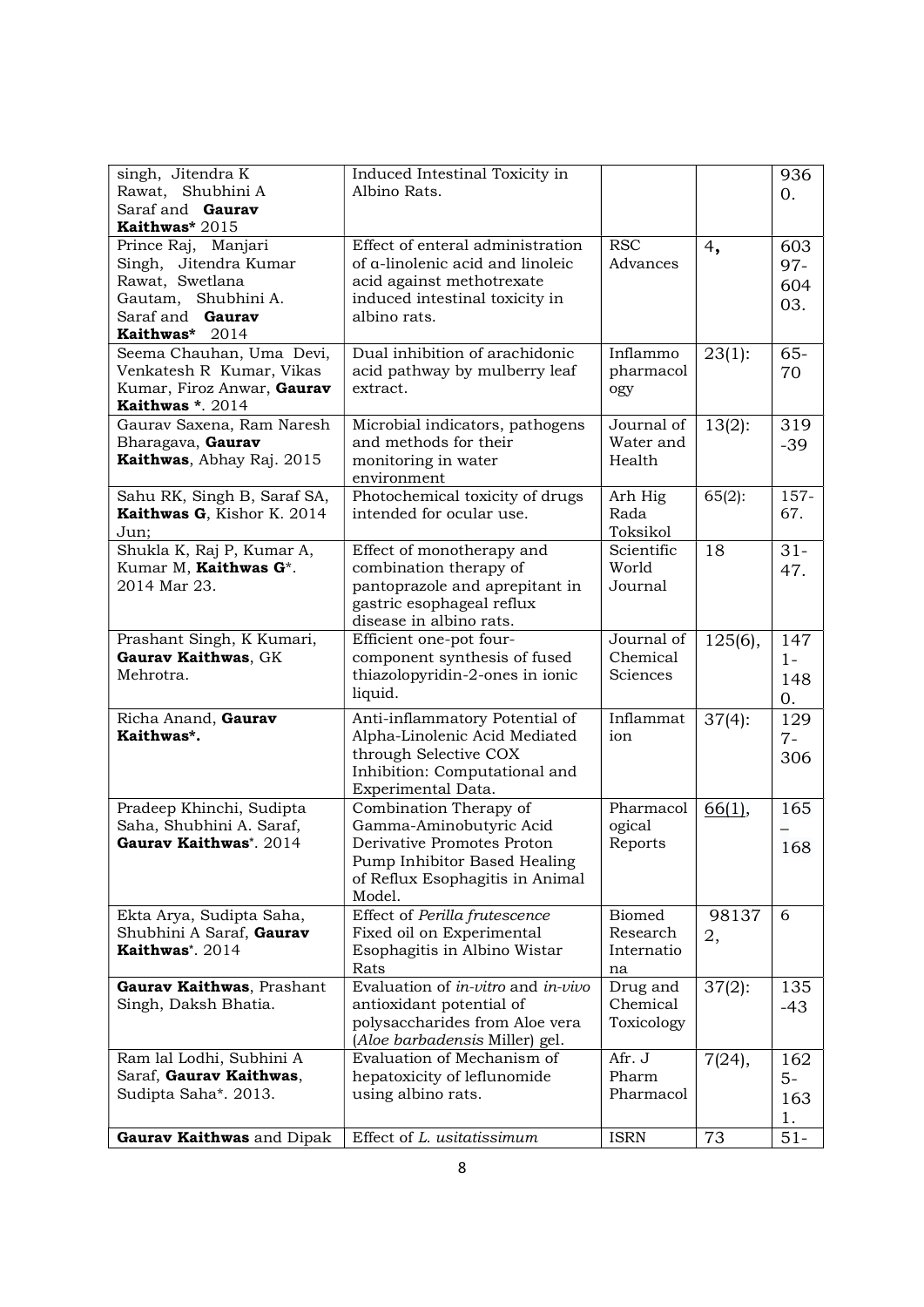| K. Majumdar*. 2013                             | (Flaxseed/Linseed) Fixed Oil<br>against Distinct Phases of      | Inflammat<br>ion |               | 58.    |
|------------------------------------------------|-----------------------------------------------------------------|------------------|---------------|--------|
| Gaurav Kaithwas, Dipak K                       | Inflammation.<br>In -Vitro Antioxidant and In -                 | European         | 114(11        | 123    |
| Majumdar*. 2012                                | Vivo Antidiabetic,                                              | Journal of       | $\mathcal{L}$ | $7-$   |
|                                                | Antihyperlipidemic Activity of                                  | Lipid            |               | 124    |
|                                                | Linseed oil Against                                             | Science          |               | 5      |
|                                                | Streptozotocin-Induced<br>Diabetes in Albnio Rats.              | and<br>Technolog |               |        |
|                                                |                                                                 | y                |               |        |
| Nishant Renu, Gaurav                           | Effect of Linum usitatissimum                                   | <b>ACTA</b>      | $75(3)$ :     | 331    |
| Kaithwas*, P W Ramteke,                        | (Linseed/Flaxseed) Fixed oil on                                 | Gastroent        |               | $-5$   |
| Shubhini A Saraf: 2012                         | Experimental Esophagitis in                                     | erologica        |               |        |
|                                                | Albino Rats.                                                    | Belgica          |               |        |
| Gaurav Kaithwas*, Raju                         | Antiarthritic effects of Ajuga                                  | Asian            | 11,           | 932    |
| Gautam, Sanjay M Jachak,                       | bracteosa Wall ex Benth. in                                     | Pacific          |               |        |
| Arvind Saklani: 2012                           | acute and chronic models of                                     | Journal of       |               | 938    |
|                                                | arthritis in albino rats.                                       | Tropical         |               |        |
|                                                |                                                                 | Biomedici        |               |        |
| Gaurav Kaithwas*, Satya D                      | Abbatoir-sourced Isolated Ileum                                 | ne<br>Alternativ | 49            | 260    |
| Sharma, Dipak K Majumdar:                      | from Gallus gallus domesticus                                   | e to             |               |        |
| 2010                                           | as an Experimental Tool,                                        | Laborator        |               | 268    |
|                                                |                                                                 | y Animals        |               |        |
| Alok Sharma, Gaurav                            | Antihyperglycemic and                                           | Journal of       | $2(3)$ ,      | 185    |
| Kaithwas, M.Vijayakumar,                       | antioxidant potential of                                        | Food             |               |        |
| M.K. Unnikrishnan, Ch.V.                       | polysaccharide fraction from                                    | <b>Biochemis</b> |               | 188    |
| Rao*: 2012                                     | Portulaca oleracea seeds against                                | try              |               |        |
|                                                | streptozotocin-induced                                          |                  |               |        |
| Gaurav Kaithwas, Dipak K.                      | diabetes in rats.<br>Therapeutic effect of Linum                | Inflammo         | 38,           | $1-6,$ |
| Majumdar*: 2010                                | usitatissimum (flaxseed/linseed)                                | pharmacol        |               |        |
|                                                | fixed oil on acute and chronic                                  | ogy              |               |        |
|                                                | arthritic models in albino rats.                                |                  |               |        |
| Gaurav Kaithwas, Dipak K.                      | Evaluation of antiulcer and                                     | Inflammo         | 36,           | 378    |
| Majumdar*                                      | antisecretory potential of Linum                                | pharmacol        |               |        |
| 2010;                                          | usitatissimum fixed oil and                                     | ogy              |               | 382    |
|                                                | possible mechanism of action.                                   |                  |               |        |
| Gaurav Kaithwas, Alok                          | Linum usitatissimum                                             | Inflammo         | 18:           | 127    |
| Mukerjee, P. Kumar, Dipak<br>K. Majumdar* 2011 | (linseed/flaxseed) fixed oil:<br>antimicrobial activity and     | pharmacol        |               |        |
|                                                | efficacy in bovine mastitis.                                    | ogy              |               | 136    |
|                                                |                                                                 |                  |               |        |
| Alok Mukerjee*, Gaurav                         | Phytopharmacological screening                                  | Ars Pharm        | $18(3)$ :     | 137    |
| Kaithwas, PKS Visen, SA<br>Saraf: 2007         | of Luffa acutangula fruits for its<br>antihepatotoxic activity, |                  |               | -45    |
| Daksh Bhatia*, M K Gupta,                      | Pharmacognostical studies on                                    | Natural          | $37(2)$ :     | 135    |
| Ankur Gupta, Mamta Singh,                      | Centratherum anthelminticum                                     | Product          |               | $-4$   |
| Gaurav Kaithwas:, 2008.                        | Kuntze seeds                                                    | Radiance         |               |        |
| Gaurav Kaithwas*, Kiran                        | Reversal of sodium nitrite                                      | Pharmacol        | 7(24),        | 162    |
| Dubey, Daksh Bhatia,                           | induced impairment of                                           | ogyonline        |               | $5-$   |
| Akaash Deep Sharma,                            | Spontaneous alteration by aloe                                  |                  |               | 163    |
| K.K.Pillai. (2007)                             | vera gel: involvement of                                        |                  |               | 1.     |
|                                                | Cholinergic system.                                             |                  |               |        |
| Gaurav Kaithwas*, Ajay                         | Investigation of comparative                                    | Pharmacol        | 73 51-        | 239-   |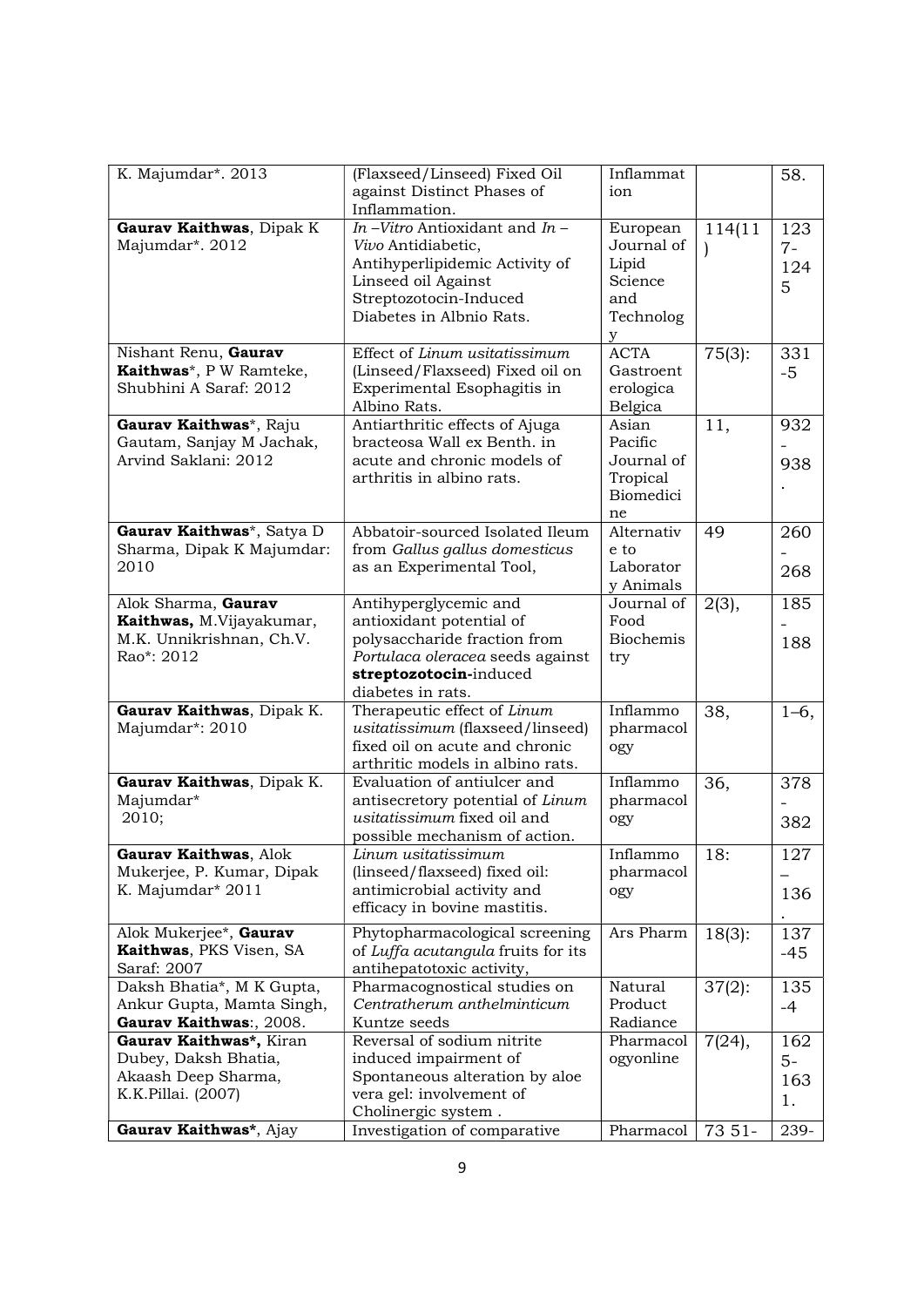| Kumar, Himanshu Pandey,<br>Ajit Kumar Acharya, Mamta<br>Singh, Daksh Bhatia, Alok<br>Mukerjee. (2008).                          |        |                                                                                                                                                            |                                                         | antimicrobial activity of aloe<br>vera gel and juice.                                                   |                                                                              | ogyonline              | 58.             |  | 243      |  |
|---------------------------------------------------------------------------------------------------------------------------------|--------|------------------------------------------------------------------------------------------------------------------------------------------------------------|---------------------------------------------------------|---------------------------------------------------------------------------------------------------------|------------------------------------------------------------------------------|------------------------|-----------------|--|----------|--|
| Daksh Bhatia*, Mahesh<br>Kumar Gupta, Abhay<br>Bharadwaj, Minakshi<br>Pathak, Gaurav Kathiwas,<br>Mamta Singh. (2008)           |        |                                                                                                                                                            |                                                         | Anti-diabetic activity of<br>centratherum anthelminticum<br>kuntze on alloxan induced<br>diabetic rats. |                                                                              | Pharmacol<br>ogyonline | 3               |  | $1 - 5$  |  |
| <b>National</b>                                                                                                                 |        |                                                                                                                                                            |                                                         |                                                                                                         |                                                                              |                        |                 |  |          |  |
| Author/s (Year),                                                                                                                |        | Title,                                                                                                                                                     |                                                         |                                                                                                         | Name of<br>Journals,                                                         |                        | Volume (Issue), |  | Page no. |  |
| Suchita Dubey,<br>Sudipta Saha,<br>Gaurav<br>Kaithwas,<br>Shubhini A<br>Saraf. 2015.                                            |        | Effect of<br>standardized<br>fruit extract of<br>on oxidative<br>stress markers<br>in hydrogen<br>cataract                                                 | Luffa cylindrica<br>peroxide induced                    |                                                                                                         | Indian Journal<br>of Pharmacology                                            | $47(6)$ .              |                 |  | 644-648  |  |
| Gaurav<br>Kaithwas, Alok<br>Mukerjee, A.K.<br>Chaurasia,<br>Dipak K<br>Majumdar*:<br>Indian J Exp<br>Biol 2011, 11,<br>932-938. |        | antipyretic<br>activities of L.<br>usitatissimum<br>d) fixed oil,                                                                                          | Antiinflammator<br>y, analgesic and<br>(Flaxseed/Linsee |                                                                                                         | Indian J Exp<br><b>Biol</b>                                                  | 11,                    |                 |  | 932-938. |  |
| Gaurav<br>Kaithwas*,<br>Kiran Dubey,<br>K.K.Pillai: Indian<br>J Exp Biol 2011,<br>49, 260-268                                   |        | Effect of Aloe<br>vera (Aloe<br><b>Barbadensis</b><br>Miller) gel on<br>doxorubicin<br>induced<br>myocardial<br>and calcium<br>overload in<br>albino rats. | oxidative stress                                        |                                                                                                         | Indian J Exp<br><b>Biol</b>                                                  | 49,                    |                 |  | 260-268. |  |
| <b>Book Chapters</b>                                                                                                            |        |                                                                                                                                                            |                                                         |                                                                                                         |                                                                              |                        |                 |  |          |  |
| Author/s<br>(Year),                                                                                                             | Title, |                                                                                                                                                            | Name of<br>Book,                                        |                                                                                                         | Publisher,                                                                   | Edition,               | ISBN No.,       |  | Page no. |  |
| <b>Authored Books</b>                                                                                                           |        |                                                                                                                                                            |                                                         |                                                                                                         |                                                                              |                        |                 |  |          |  |
|                                                                                                                                 |        |                                                                                                                                                            |                                                         |                                                                                                         | Author/s (Year), Title, Name of Book, Publisher, Edition, ISBN No., Page no. |                        |                 |  |          |  |
| <b>Edited Books</b>                                                                                                             |        |                                                                                                                                                            |                                                         |                                                                                                         |                                                                              |                        |                 |  |          |  |
| Author/s                                                                                                                        | Title, |                                                                                                                                                            | Name of                                                 |                                                                                                         | Publisher,                                                                   | Edition,               | ISBN No.,       |  | Page no. |  |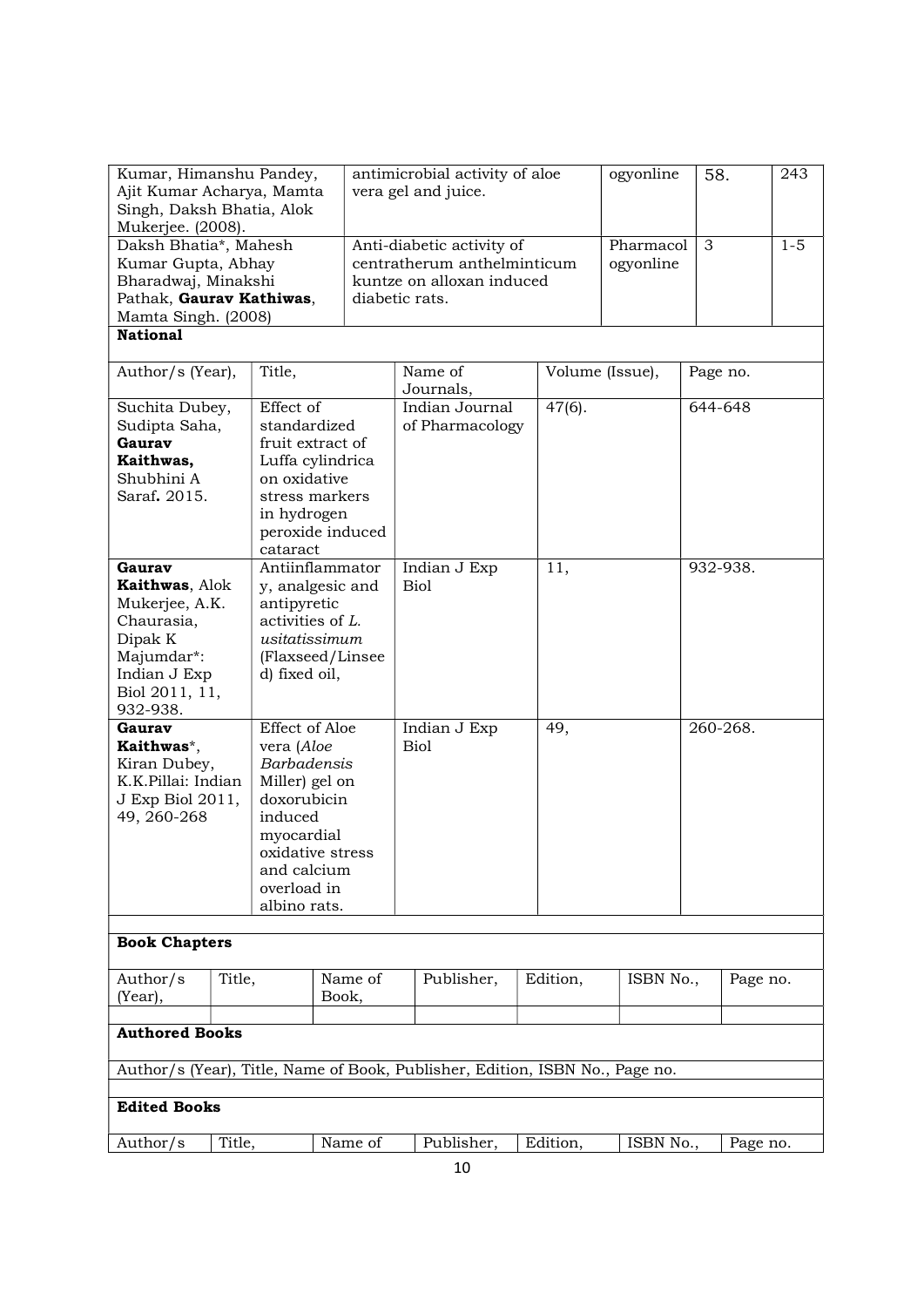| $\sqrt{ }$ | . |  |  |
|------------|---|--|--|

#### Patents

|         | Inventors        | Title and Award/Application no.                                                                                                                                                                                                          |  |  |  |  |  |
|---------|------------------|------------------------------------------------------------------------------------------------------------------------------------------------------------------------------------------------------------------------------------------|--|--|--|--|--|
| Awarded | Gauray Kaithwas  | and cleansing composition<br>of $L$ .<br>Disinfecting<br>usitattissimum Fixed oil. Patent Award No. 346841                                                                                                                               |  |  |  |  |  |
| Filed   | Gaurav Kaithwas, | 1. Perilla Frutesscens Fixed oil: Efficacy against<br>Bovine Mastitis. No. 506/DEL/2013. (Reply<br>to first examination report submitted)<br>Alpha linolenic acid based Nanosuspension for<br>treatment of bovine Mastitis. (13/08/2019) |  |  |  |  |  |

#### Research Supervision

|                      | Completed | Ongoing |
|----------------------|-----------|---------|
| PG/M.Phil            | 45+       |         |
| Ph.D                 | Э6        | 04      |
| <b>Post-Doctoral</b> | -         |         |

## Honors, Recognition and Awards

- 1. Award of appreciation for the work "Modulating Prolyl Hydroxylase (PHD2) activity to alter glycolytic pathway and fatty acid synthase expression in tumor cells" Cancer Research Foundation, India, 2020.
- 2. Research and Academic Excellence Award (2019 & 2014), "Life Sciences and Environmental Sciences", BBAU.
- **3. Young Scientist Award** (2015), European Institute of Scientific Research on Ayurveda, Netherland.
- 4. Raman Postdoctoral Fellowship (2013), M D Anderson Cancer Research Institute, Texas (Could not avail).
- 5. INSA Visiting Scientist Award- Department of Biophysics, AIIMS, New Delhi, Jun-Aug 2013.
- 6. IASc-INSA-NASI Summer Training Fellowship- National Institute of Immunology, New Delhi, Jun-Aug 2011.
- 7. GATE Fellowship, 2003- Department of Pharmacology, Faculty of Pharmacy, Jamia Hamdard, New Delhi.

## Membership of Professional Bodies

- 1. Association of Pharmacy Teachers of India: UPLM- 126
- 2. Science Advisory Board, USA- Life Member: 101350
- 3. Laboratory Animal Science Association of India: Life Member

#### Seminar/Conference/Symposia /Workshops Organised

Please provide details wherein the faculty member has participated as a organizing Secretary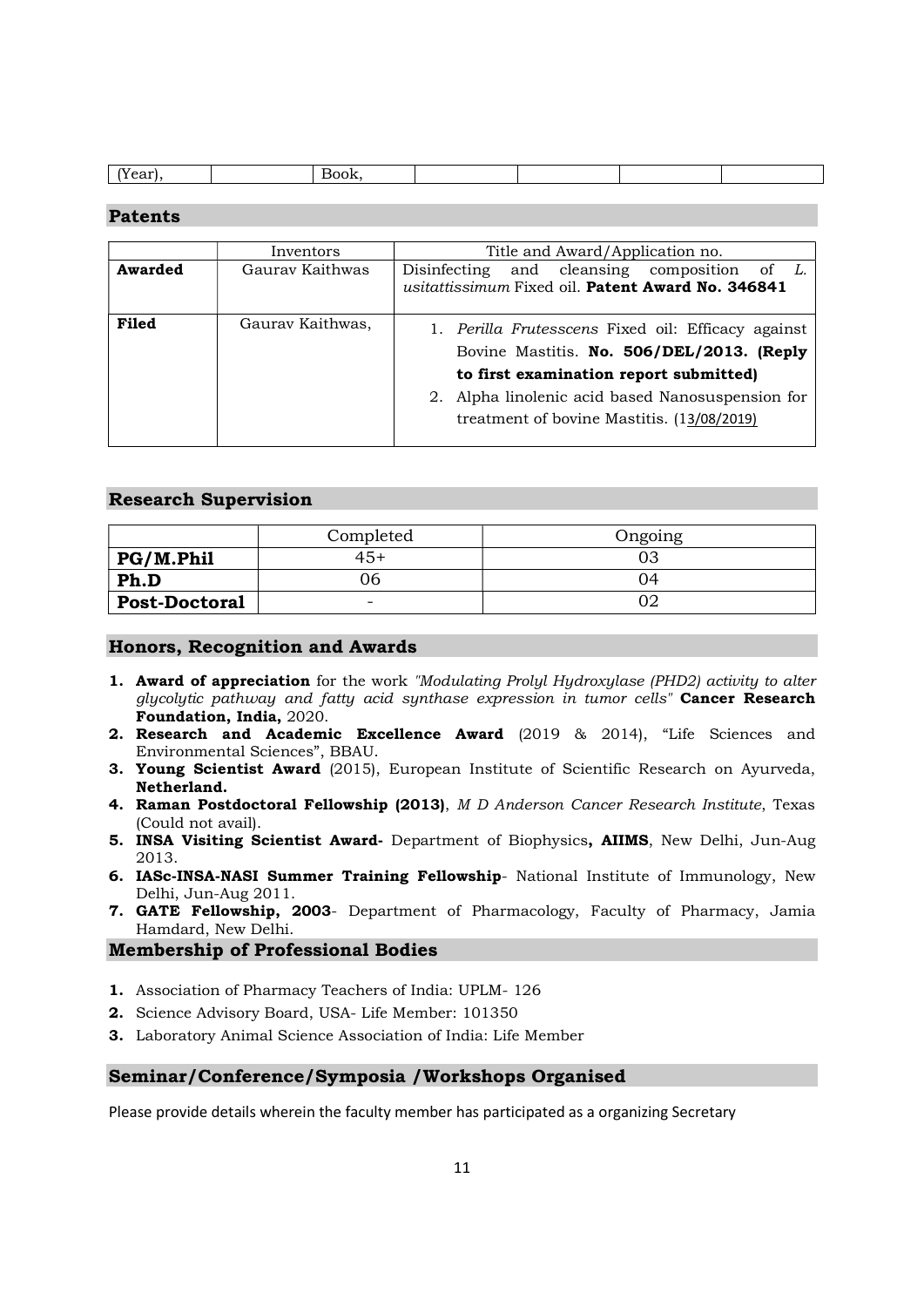#### Countries Visited

\*

# Invited Lectures/Talks/Chair/Co-Chair in Seminar/Conference/Symposia /Workshops

- 1. Title of Lecture: Comparative Efficacy of Alpha-Linolenic Acid and Gamma-Linolenic Acid to Promote Mitochondrial Apoptosis for Mammary Gland Chemoprevention. Title of Conference:  $8<sup>th</sup>$  International Translational Cancer Research Conference on "Inflammation and Immune System for Cancer Prevention and Treatment". **Organized by:** Department of Biochemistry, Institute of Science, Banaras Hindu University, India, during 13-16 February 2020.
- **2. Title of Lecture:** Alpha-linolenic acid stabilizes HIF-1  $\alpha$  and downregulates FASN to promote mitochondrial apoptosis for mammary gland chemoprevention. Title of Conference: 13<sup>th</sup> International Symposium on "Cancer Prevention and Treatment". **Organized by:** Department of Cancer Biology, School of Life Sciences, Jawaharlal Nehru University (JNU), New Delhi-110067, India during 20-21 February 2020.
- **3. Title of Lecture:** Effect of plant lipids based nanosuspension on preclinical and clinical mastitis. Title of Conference: Faculty Development Programme on "Herbal Nano-Pharmacology"2019 Organized by: KIET Group of Institutions, Ghaqziabad, GBT University.
- 4. Title of Lecture: Introduction to Patents and Their Applications. Title of Conference: National Pharmacy Week **Organized by:** Department of Pharmaceutical Sciences, Faculty of Health Sciences, Sam Higginbottom University of Agriculture, Technology & Sciences, Allahabad
- 5. Title of Lecture: Terbutaline siblings and autistic spectrum disorder: Toxicity Revisited Title of Conference: International Pharmaceutical Conferenc-2015, Nanoformulations and Translational Research: Small Getting Bigger Organized by: Department of Pharm Sc, BBA University
- 6. Title of Lecture: Modulating Prolyl Hydroxylase Activity to Alter Fatty Acid Synthase Expression in Tumor Hypoxia Title of Conference: 6th NIPER (RBL)-CSIR-CDRI Symposium on "Current Scenario in Drug Discover & Development **Organized by:** Central Drug Research Institute, Lucknow.
- 7. Title of Lecture: Revisiting the role of paracetamol and exotoxin/endotoxin combination in precipitation of autistic like features in infant albino rats. Title of Conference: 7th NIPER (RBL)-CSIR-CDRI Symposium on "Current Scenario in Drug Discover & Development Organized by: Central Drug Research Institute, Lucknow, India.
- 8. Title of Lecture: Art of Publishing Myths and Facts Title of Conference: Importance of publishing Articles **Organized by:** Pranveer Singh Institute of Technology, GBTU, Kanpur, India.
- **9. Title of Lecture:** Pharmaceutical Drug Development and Review Process Title of Conference: National Seminar on "Trends in Research and Innovations in Life Sciences at Undergraduate Level